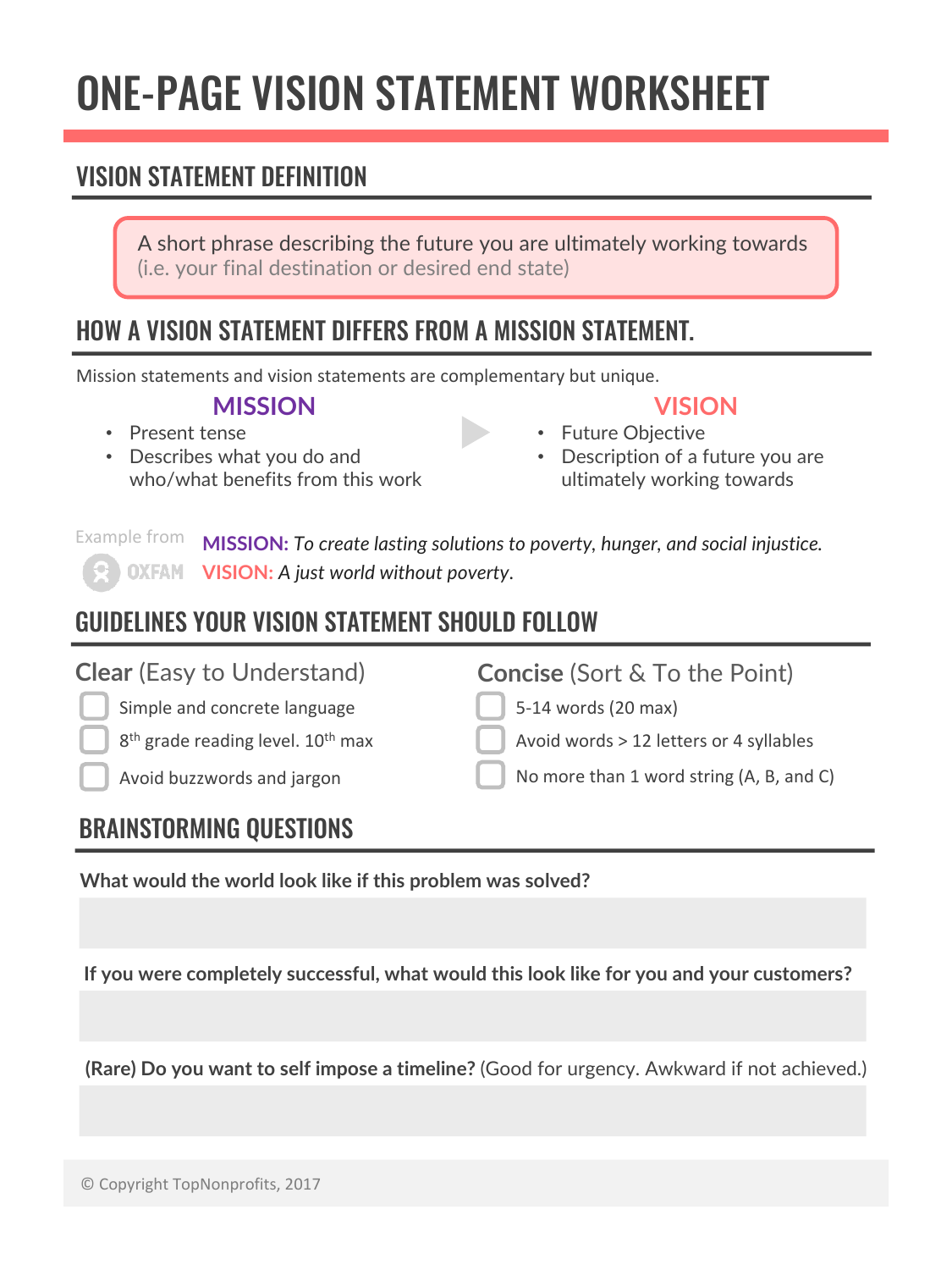## INTRO TO MISSION STATEMENTS

## MISSION STATEMENT DEFINITION

A one-sentence statement describing the reason your organization or program exists. (what you do + who/what you do this for)

## PRIMARY AUDIENCES & FUNCTIONS OF A MISSION STATEMENT



**EXTERNAL Inform Others of What You Do**

Your mission statement is a great way to summarize what your org is about, providing context for follow up information on programs and services.



#### **STAFF & VOLUNTEERS Focus & Motivate Your Team**

People want to believe in the work they do. Your mission statement should be easy for staff & volunteers to understand, remember, and own.



**LEADERSHIP Guide Strategic Planning & Decisions**

By definition, you cannot prioritize everything. Your mission statement should serve as your guiding star when considering priorities and new initiatives.

## GUIDELINES YOUR MISSION STATEMENT SHOULD FOLLOW



### **Clear** (Easy to Understand)

**This is not a time to show off your vocabulary. Use concrete language and keep things simple. Try to keep to an 8th grade reading level, don't exceed 10th grade.**



## **Concise** (Short & To-the-Point)

**Don't fall prey to buzzwords, adjective strings and fluff. Aim for 5-14 words, 20 max. This is often the hardest part, but anything longer and you undermine its utility.**



## **Useful (Inform. Focus. Guide.)**

**It doesn't matter how short, clear or cute your phrase is if it fails to inform others about what you do and focus and guide internal team members and decisions.**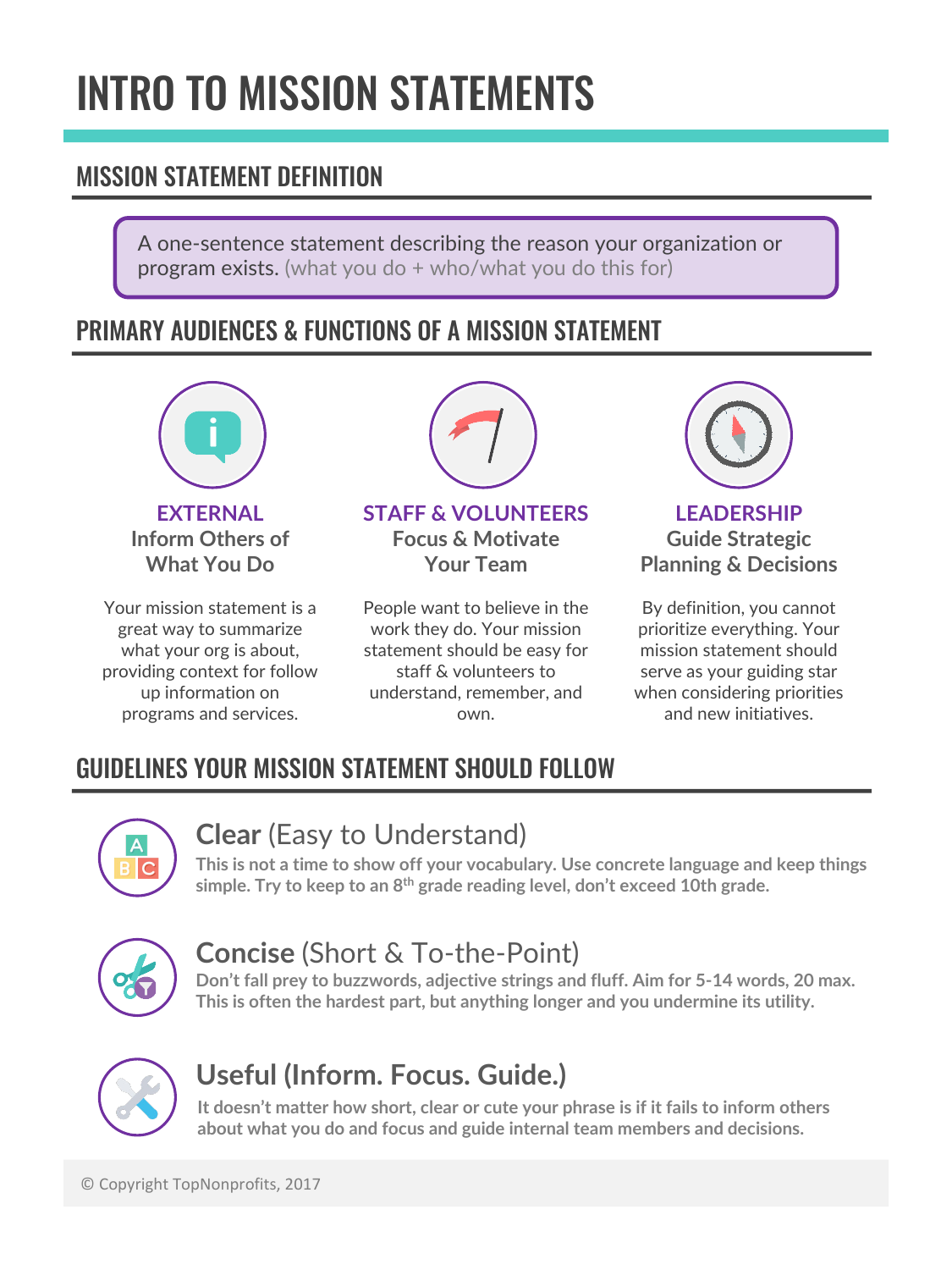# MISSION BUILDING BLOCKS & FRAMEWORKS

Rather than starting with an unstructured brainstorming session, we find it helps to take a step back and start with the different mission statement building blocks and frameworks.

### **The Simplest Approach**

The most straight forward approach is to pair high-level actions with a targeted beneficiary.

ACTION(S) TARGETED BENEFICIARIES

The protection of all native animals and plants in their natural communities  $-$  Defenders of Wildlife To serve individuals and families in the poorest communities in the world  $-$  CARE Lift the spirits of America's troops and their families  $-$  USO To inspire and empower people affected by cancer – Livestrong

### **Examples of Alternate Frameworks**

In addition to actions and targeted beneficiaries, some other possible building blocks include services, partners, causes, and problems. In order to keep things clear and concise, we recommend not exceeding more than 4 or 5 building blocks and no more than one word string (e.g. inspire and empower...OR...poverty, hunger, and social injustice).